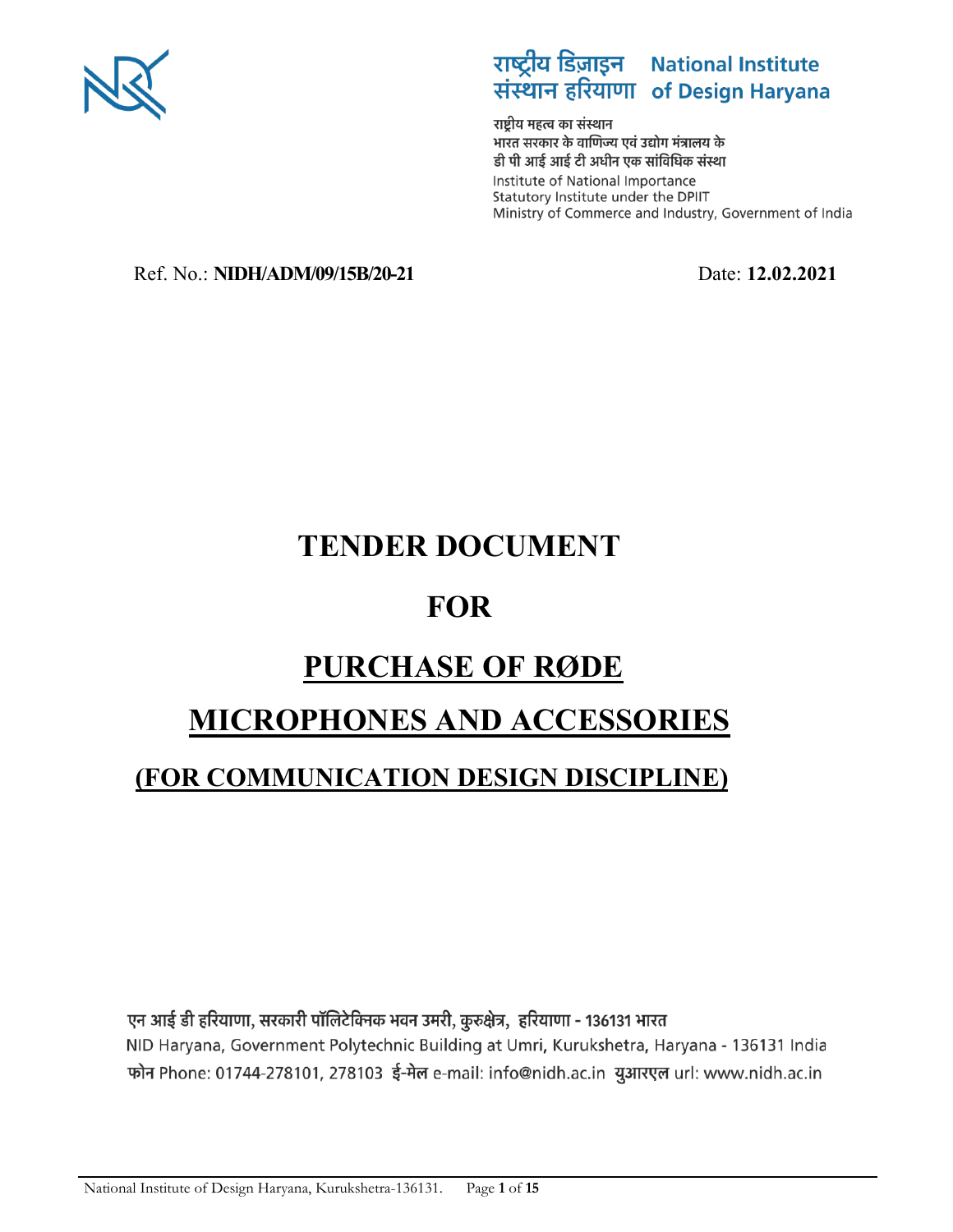#### **INTRODUCTION**

National Institute of Design Haryana (NIDH) is an Institution of National Importance established at Kurukshetra under the National Institute of Design Act, 2014 by the Department for Promotion of Industry and Internal Trade (DPIIT), Ministry of Commerce and Industry, Government of India to emerge as a global leader in Design Education and Research. The institute aims at becoming the torchbearer for innovative design directions in the industry, commerce, and development sectors.

NID Haryana's multi-disciplinary environment consisting of diverse design domains helps in creating an innovative and holistic ecosystem for design learning and delivering solutions focusing on the emerging needs of people integrated with digital and cutting-edge technologies. The Institute offers full-time four year Bachelor of Design (B.Des.) with specialization streams of :

- INDUSTRIAL DESIGN,
- COMMUNICATION DESIGN and
- TEXTILE & APPAREL DESIGN.

**Note: This tender document contains 15 pages and bidders are requested to sign on all the pages. The Technical bid & the Price bid should be sealed by the bidder in separate covers & both these sealed covers are to be put in a bigger cover which should also be sealed & duly super scribed the Title of the tender, Ref. No. & Date and submitted to: NID Haryana, Govt. Polytechnic Building (Transit Campus), National Highway 44, Umri, Kurukshetra, Haryana- 136131.**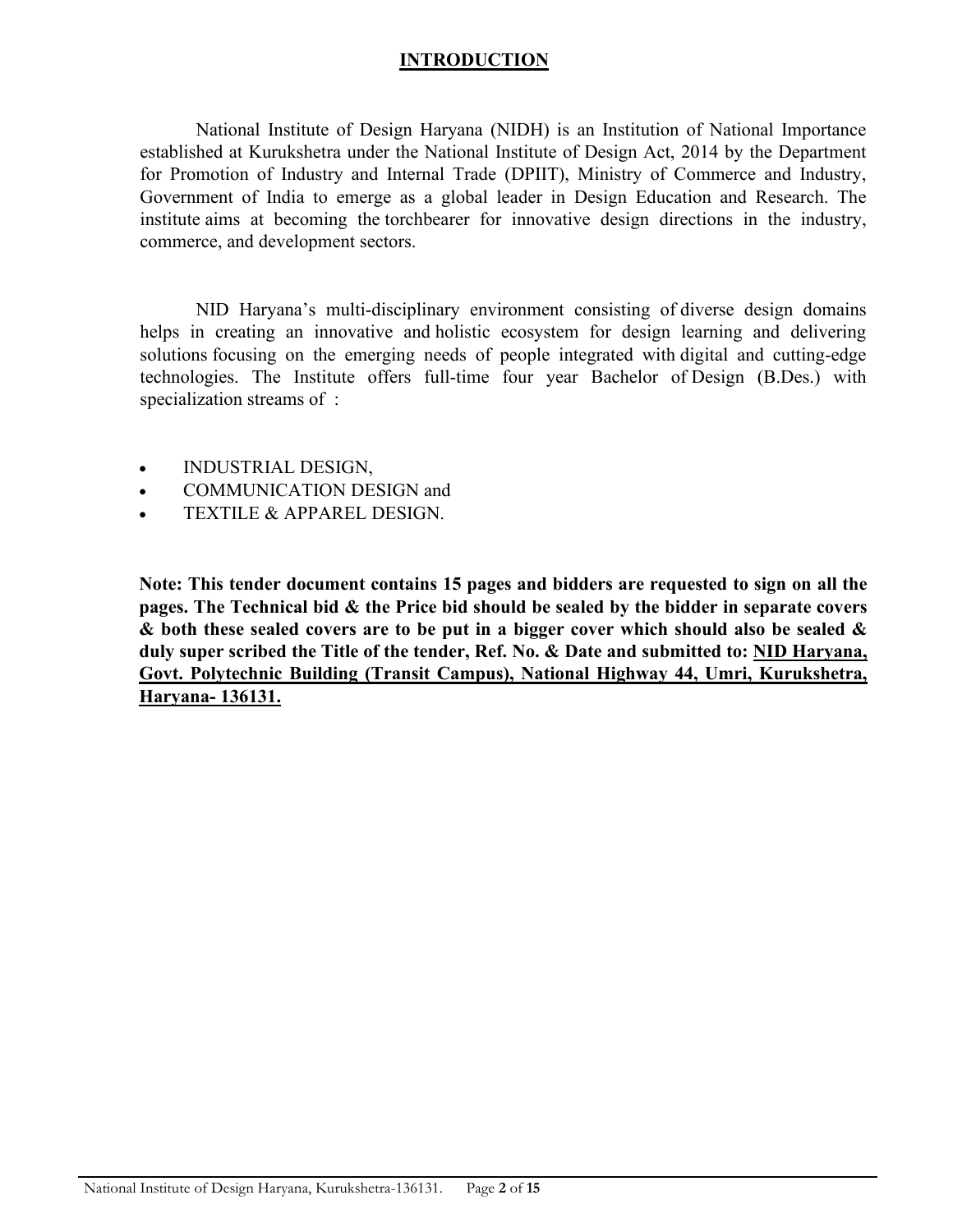INDEX

| <b>Sl. No.</b> |              | <b>Particulars</b>                      |
|----------------|--------------|-----------------------------------------|
| 1.             | Annexure-I   | Instructions for Bid Submission         |
| 2.             | Annexure-II  | Terms & Conditions                      |
| 3.             | Annexure-III | Technical Specification of Equipment(s) |
| 4.             | Annexure-IV  | 'Technical bid'                         |
| 5.             | Annexure-V   | <b>Compliance Statement</b>             |
| 6.             | Annexure-VI  | Certificate & Declaration               |
| 7.             | Annexure-VII | 'Price bid'                             |

### **(THE TENDER DOCUMENT CONTAINS THE FOLLOWING**)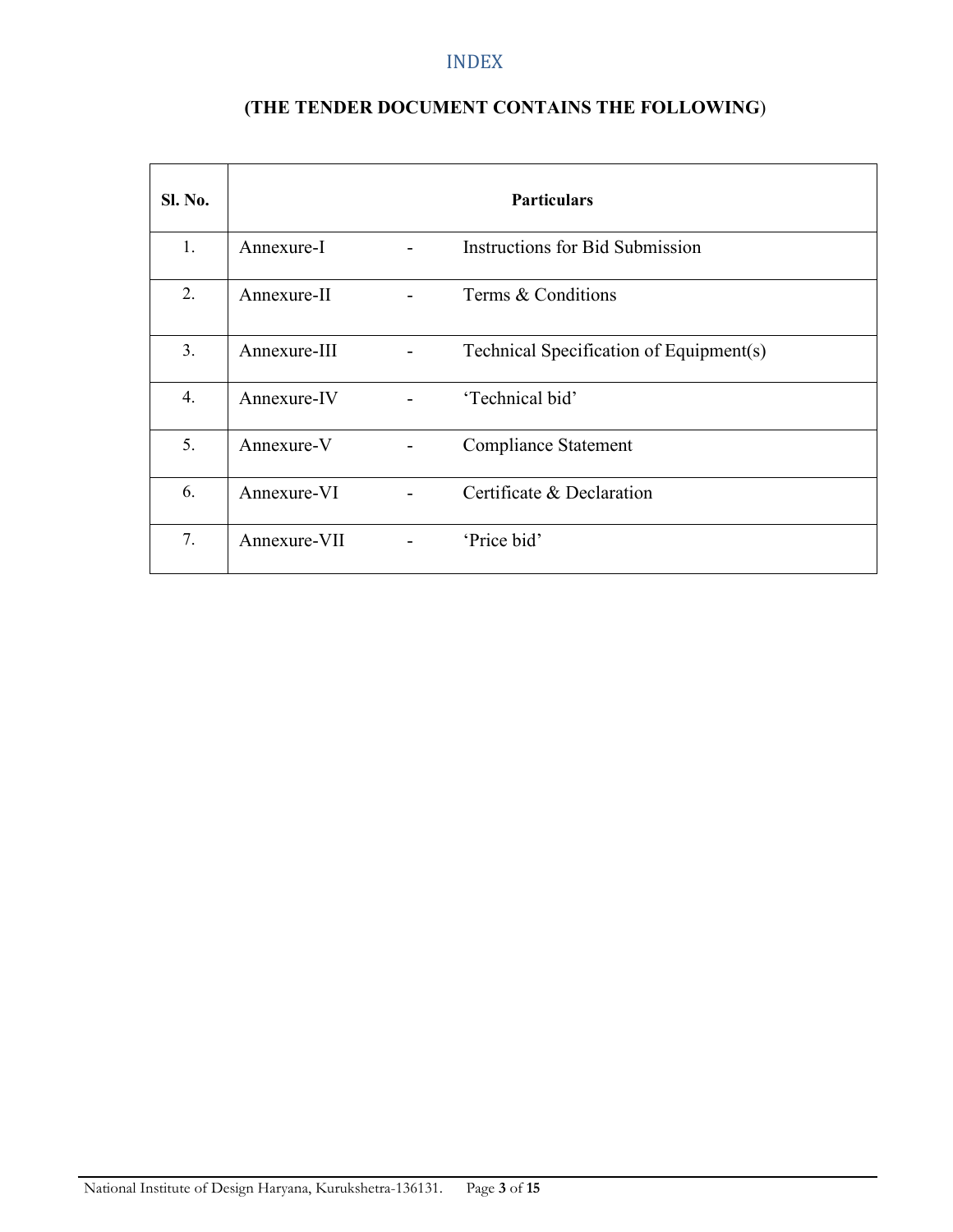#### **NOTICE INVITING TENDER**

The Director, National Institute of Design Haryana, Kurukshetra invites **Tenders bids** under two bid system, viz. Technical and Financial Bids, from the Original Manufacturers/ Foreign Principal through its Indian subsidiary/ Authorized Dealers for **purchase of following items/ Equipments (for Communication Design Discipline)**:

| S. No | Name of the Item                                               | <b>Required</b><br>Quantity |
|-------|----------------------------------------------------------------|-----------------------------|
|       | RØDE Video Micro Compact On-Camera Microphone and Cable<br>Kit | 05                          |
|       | RØDE NTG2 Shotgun Microphone                                   | 0 <sub>5</sub>              |
| 3     | RØDE BoomPole Pro Carbon-Fiber Boom Pole - 3m                  | 0 <sub>5</sub>              |
| 4     | PG2-R Pistol Grip Shock Mount                                  | 05                          |
|       | Blimp Wind Shield and Shock Mount System                       | 05                          |
| 6     | DeadWombat Artificial Fur Wind Shield for Blimp                | 0.5                         |

#### **CRITICAL DATE SHEET & CONTACT DETAILS**:-

| Last Date for seeking clarifications by firms on | 12.03.2021 till 12.00 NOON                    |  |  |
|--------------------------------------------------|-----------------------------------------------|--|--|
| email: manish.s@nidh.ac.in                       |                                               |  |  |
| Uploading of reply on institute's website/e-     | 12.03.2021 till 04.00 PM                      |  |  |
| mail for clarifications sought by firms          |                                               |  |  |
| Last Date and Time for Bid Submission            | 12.03.2021, 05.00 PM                          |  |  |
| Date and Time for Opening of Technical Bids      | 13.03.2021, 11.00 AM                          |  |  |
| Date and Time for Opening of Financial Bids      | Schedule shall be published on website after  |  |  |
|                                                  | technical evaluation.                         |  |  |
| Address for communication                        | The Director,                                 |  |  |
|                                                  | National Institute of Design Haryana, Transit |  |  |
|                                                  | campus at Govt. Polytechnic College           |  |  |
|                                                  | Building, Umri, Kurukshetra, Haryana-         |  |  |
|                                                  | 136131.                                       |  |  |
| Email:                                           | manish.s@nidh.ac.in                           |  |  |
| Website/Portal<br>downloading<br>Tender<br>for   | nidh.ac.in/tenders                            |  |  |
| document                                         |                                               |  |  |

NID Haryana reserves the right to accept / reject any/all tenders in part/full without assigning any reasons thereof.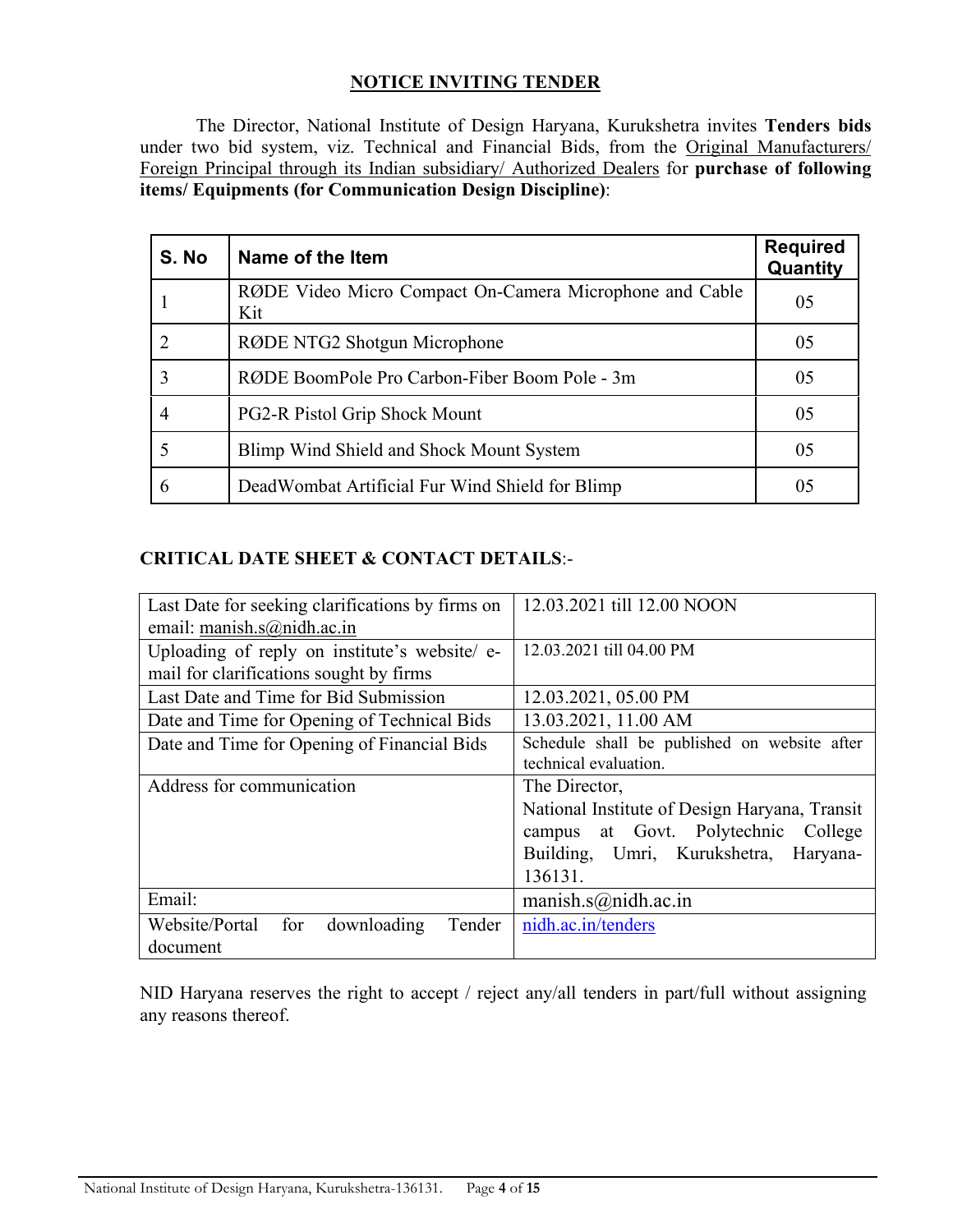#### **INSTRUCTIONS FOR BID SUBMISSION**

- 1. The tender document may be downloaded from the web site [nidh.ac.in/tenders](https://eprocure.gov.in/eprocure/app) . The tenderers/bidders are requested to visit the website [nidh.ac.in/tenders](https://eprocure.gov.in/eprocure/app) regularly for any changes/modifications in the tender.
- 2. The bids will be accepted under Two Bid System.
- 3. (a) The bids shall be submitted in a sealed envelope with clear inscription as "**Purchase of items/ Equipment:** RØDE Microphones and accessories, BID REFERENCE NO. NIDH/ADM/09/15B/20-21" on top of it before due date and time to the institute address: (b) The Proposal shall be in two parts i.e. Cover-A and Cover-B. "Cover-A" shall contain the Technical Bid, Compliance Sheet, Certificate & Declaration along with supporting documents and "Cover-B" shall contain the Price Bid.

(c) Technical and Price Bid shall be submitted separately in sealed covers with clear inscription as "TECHNICAL/Price Bid for the item/ equipment: RØDE Microphone and accessories; BID REFERENCE NO. NIDH/ADM/09/15B/20-21" on top of respective covers and both the sealed envelopes shall be sealed in a third envelop with required inscription on it as mentioned in Clause (a) above for each equipment.

- 4. The Tenderers/ bidders are also required to submit the copies of the following documents while submitting bids, without which the bids shall not be evaluated and shall be treated as nonresponsive: -
- 5.
- (i) In the Technical Bid Envelope in Cover-A (sealed):
	- a. Copy of Principal firm/ Manufacturer's Registration Certificate/ Trade Licence.
	- b. Copy of GST Registration No.
	- c. Copy of GST Returns and Annual Turn-over of minimum Rs 01.75 lakh yearly in last 3 financial years (2017-18, 2018-19, 2019-20), audited/signed by C.A.
	- d. Copy of PAN No. issued by Income Tax Dept.
	- e. Copy of Certificate of authorisation issued to Authorised Dealer by Principal firm/ Manufacturer.
	- f. Copy of Pass-Book/ Cancelled Cheque for Bank Detail.
	- g. **Technical bid** as per Annexure-IV.
	- h. **Compliance Statement** as per Annexure-V.
	- i. **Certificate & Declaration** as per Annexure-VI.
	- j. **Technical Specification/ Booklet** of the item/ Equipment Model quoted in the tender.
	- k. Copy of supply orders with details of the major clients Educational Institutes/ Universities/ Government Departments/ Autonomous bodies/ Research Organisations, to whom the said equipment or similar has been supplied during the last Three years.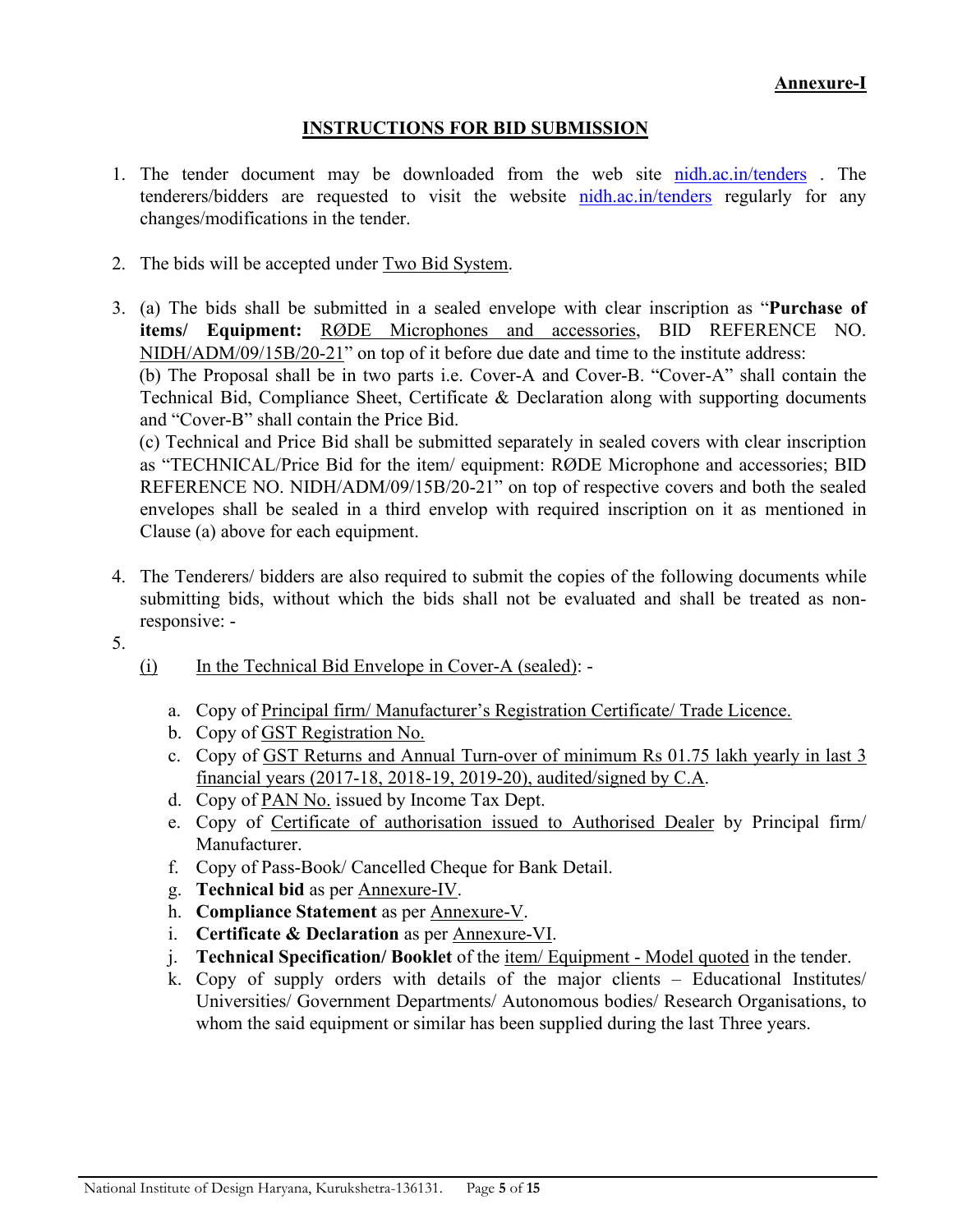#### (ii) In the Price Bid Envelope in Cover-B (sealed): -

- l. **Price bid** as per Annexure-VII. Duly filled, should be placed in the Price Bid envelope.
- 6. Copies of all the documents, that are required to be submitted, should be duly signed with seal by the Authorised Signatory. Overwriting & correction(s) should be attested properly. Incomplete bids without seal & sign of the Authorised Signatory will not be considered.
- 7. The Rates in Price Bid are to be quoted in Indian currency (In Rupees) only.
- 8. The Price of the equipment **F.O.R.** at **NID Haryana, NH 44, Umri, Kurukshetra-136131'** is to be quoted in the 'Price Bid'.
- 9. The validity of tender bids shall be **90 days** from the date of opening tender bids.
- 10. The bids received up to due date and time will be opened only.
- 11. The date of Price Bid opening of technically qualified firms shall be communicated on the institute's website, if not specified in the tender document.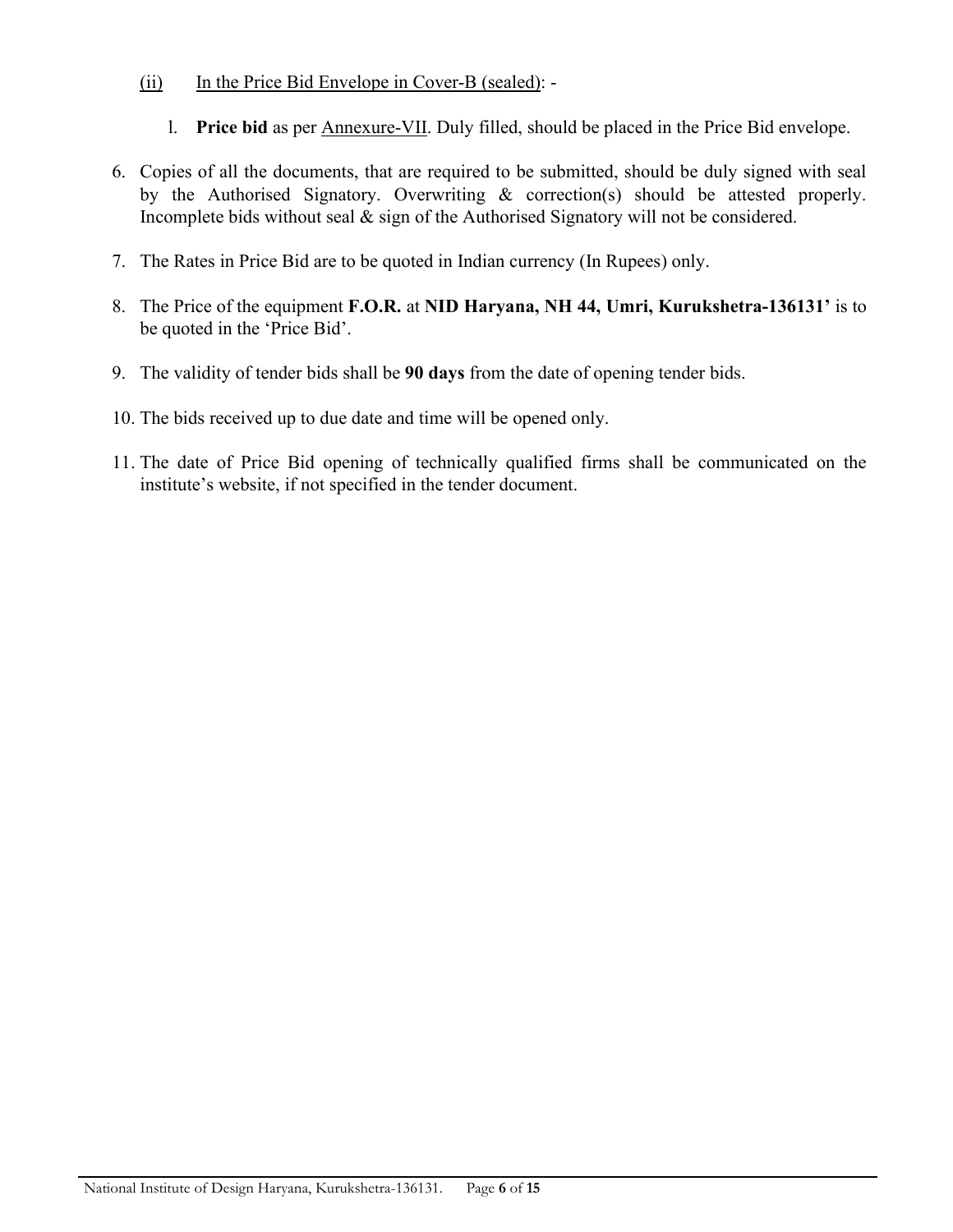#### **TERMS & CONDITIONS**

#### **Eligibility Criteria: -**

- **A.** Bidders need to submit bids separately for each equipment.
- **B.** Only one Product/Model no. for each equipment should be quoted. The Tenderer/ Firm quoting more than one Product/Model no./Specification is liable to be rejected.
- **C.** The tenderer must quote only one offer for each item. If more than one offer is quoted against one item/ equipment, then the tender bid will be summarily rejected. No optional/alternative offer will be considered.
- **D.** All the documents sought with the technical and Price Bid mentioned in the **Annexure-I** should be submitted by the tenderer else the bid(s) submitted will be liable to be rejected.
- **E.** The firm should have Annual Turnover of minimum Rs 01.75 lakh yearly in last 3 financial years (2017-18, 2018-19, 2019-20), audited/signed by C.A.
- **F.** The firm should have experience towards supply of similar equipments. Copy of supply orders with details of the major clients of Govt. Educational Institutes/ Universities/ Government Departments/ Autonomous bodies/ Research Organizations should be provided, to whom the said equipment or similar has been supplied during the last Three years.
- **G.** In case of Authorized Dealer participating in the tender process, it is to make ensure that the dealer authorized by the manufacturer directly, will be allowed to fill/submit the tender bid only. No sub-authorization will be allowed by that dealer. If any case of sub-authorization arises in the tender process, then that tender bid will be out-rightly rejected.
- **H.** If the tenderer is an Authorized Dealer; then the Authorization certificate issued by Principal Manufacturer/ O.E.M. must be enclosed.
- **I.** All prices/ Rates should be quoted on the price bid itself. Any item/ price not mentioned in the price bid will not be considered for financial/ price calculation. Any element of cost, tax, duties, levies, insurance, transport etc. not specifically indicated in the bid, shall not be paid by the purchaser. The Price bid, complete in all respect, shall only be accepted else may be rejected.
- **J.** All the documents required should be duly signed with seal by the authorized signatory.
- **K.** Overwriting & correction(s) should be attested properly. Incomplete & unsigned bids will not be considered.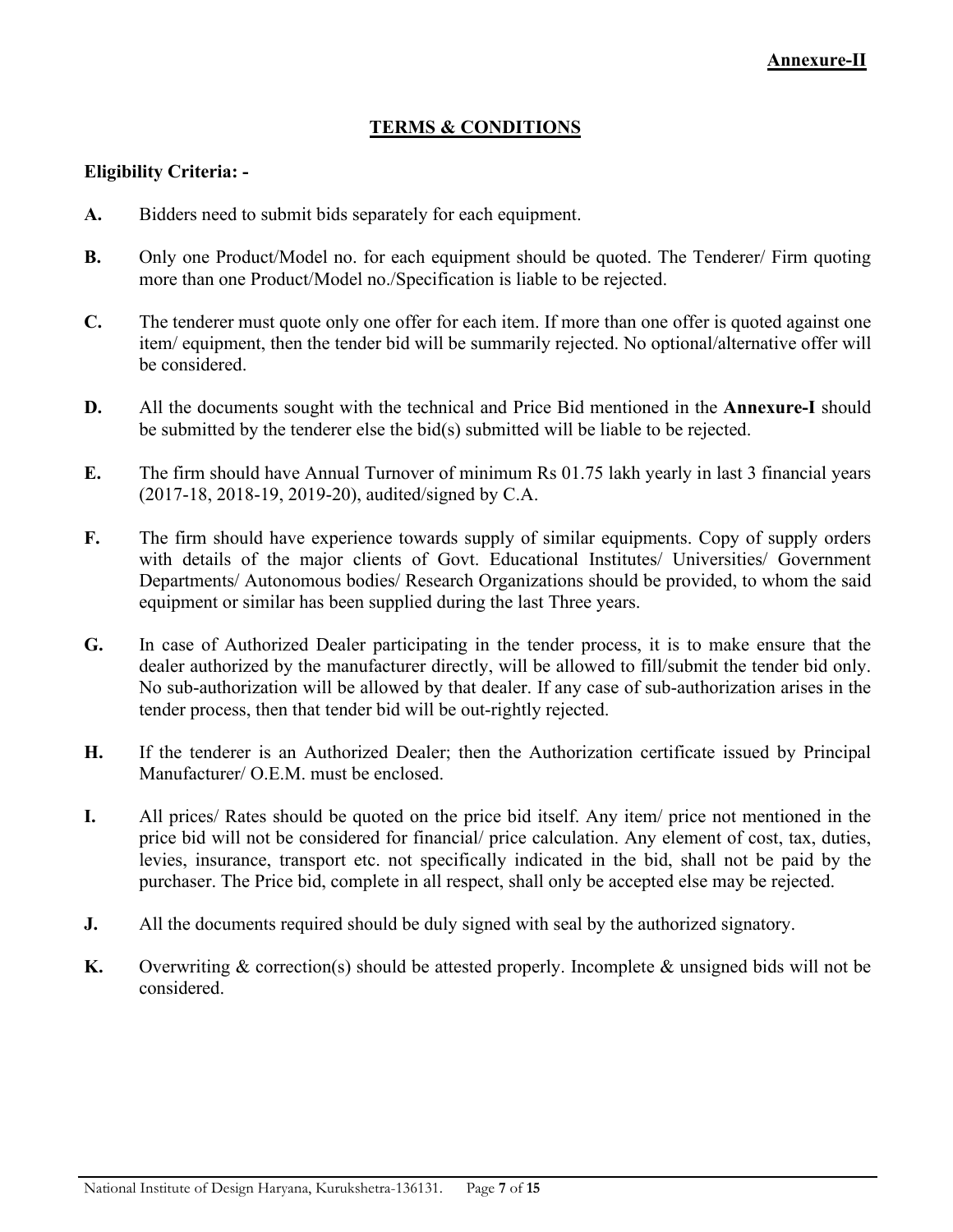#### **Scope of Work:-**

- **L. Supply, Installation & Commissioning**: The Supply order shall be placed to the successful bidder (L1) for delivery of equipment in the specified period. The equipment will be delivered by the supplier, installed and commissioned successfully vis -a -vis, the working- demonstration, Training (refer table at **page no. 4** of the tender document) of the equipment will be arranged by the supplier at the time of installation and commissioning. The installation shall be done as per manufacturer's standards/specification and shall be completely executed by the successful bidder (L1) without any extra cost at the institute end.
- **M. Training:** The firm should provide proper training of the equipment to the satisfaction of the institute's users.
- **N. Warranty**: The warranty will be **at least** 01 **years** from the date of successful installation of equipment at the final destination i.e. NID Haryana, Kurukshetra **OR** As specified in the technical specification of the concerned equipment as per **Annexure-III**, *whichever is higher.*
- **O. Compliance Statement:** While preparing compliance statement for any item/equipment, the tenderer should write the purchaser's specifications i.e. *NIDH, Kurukshetra's- tender specifications* and then, should give/write its own specification against each specification-item for compliance.
- **P.** Successful Bidder(L1): The bidder will be declared successful (L1) for purchase of any equipment on the basis of- firstly, technically found suitable as per the specification and the documents required in the tender document and then secondly, the lowest price offerer in Price Bid among the technically suitable bidders.
- **Q. Performance Security:** The bidder/firm declared successful will have to deposit the Performance Security  $(a)$  3% of the total Price of equipment in the form of DD/FDR/BG in the name of **National Institute of Design, Kurukshetra**. After receipt of performance security, the supply order will be issued to the firm. The performance security will be released after successful completion of the warranty period.
- **R. Delivery Period:** The delivery period for the item/ equipment shall be 45 days from the date of supply order. Generally, no further extension for supply shall be granted. However, if any delay in supply may occur due to some unavoidable reasons, then the same shall be intimated by the supplier at least one week before the date of expiry of delivery period for extension.
- **S. Payment:** The payment will be made to the supplier/ successful bidder (approx. in 30 days) from the date of successful installation/ commissioning/ working- demonstration of the equipment at NID Haryana, Kurukshetra subject to production of proper invoice and all essential enclosures.
- **T. Liquidated Damage:** If the supplier fails to deliver any or all of the goods/equipment or perform the services within the time period(s) specified in the contract, the purchaser shall, without prejudice to its other remedies under the contract, deduct from the contract price, as **liquidated damage**, a sum equivalent to 0.5% (half percent) of the delivered price of the delayed goods or unperformed services for each week of delay or part thereof until actual delivery of performance, up to a maximum deduction of 10% (ten percent) of the delayed goods' or services' contract price, Once the maximum is reached, the Purchaser may consider termination of the contract, if the same have not been terminated already. Further, during the above-mentioned delayed period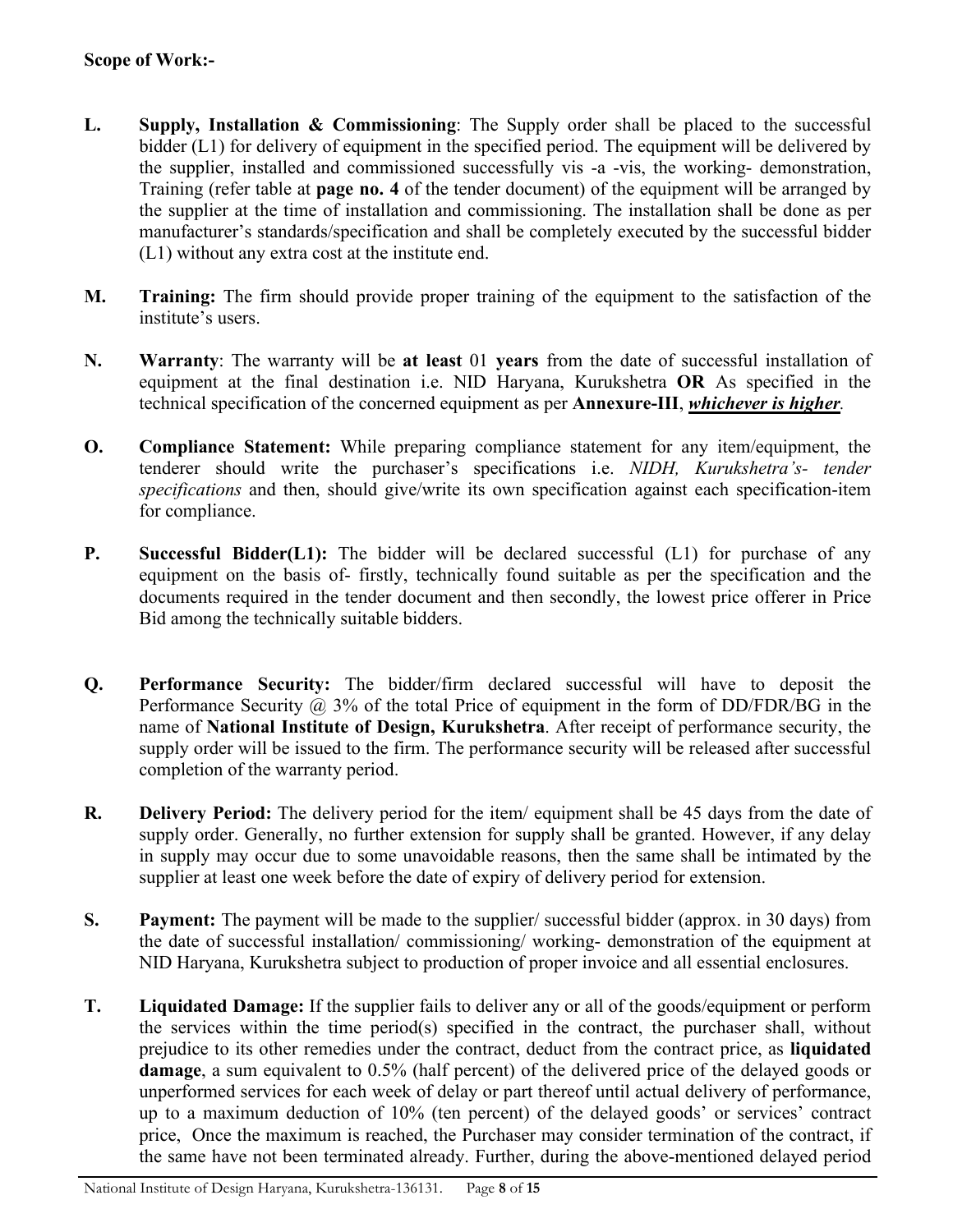of supply and/or performance, the supplier notwithstanding any stipulation in the contract for increase in price for any ground, shall not be entitled to any increase in price and cost, whatsoever, which take place during the period of delay. But, nevertheless, the purchaser shall be entitled to the benefit any decrease in price and cost on any ground during that period of delay.

**U. Dispute Resolution & Arbitration:** Any dispute and or difference arising out of or relating to this contract will be resolved through joint discussion of the authorities' representatives of the concerned parties. However, if the disputes are not resolved by joint discussions, then the matter will be referred for adjudication to a sole Arbitrator appointed by the Director, NID Haryana, at Kurukshetra.

The award of the sole Arbitrator shall be final and binding on all the parties. The arbitration proceedings shall be governed by Indian Arbitration and Conciliation Act 1996 as amended from time to time. The cost of Arbitration shall be borne by the respective parties in equal proportions. Arbitration proceedings will be held at Kurukshetra only.

**V.** The Director, NIDH, Kurukshetra reserves the right to cancel the tender process at any stage of procurement.

> **Director, NID Haryana**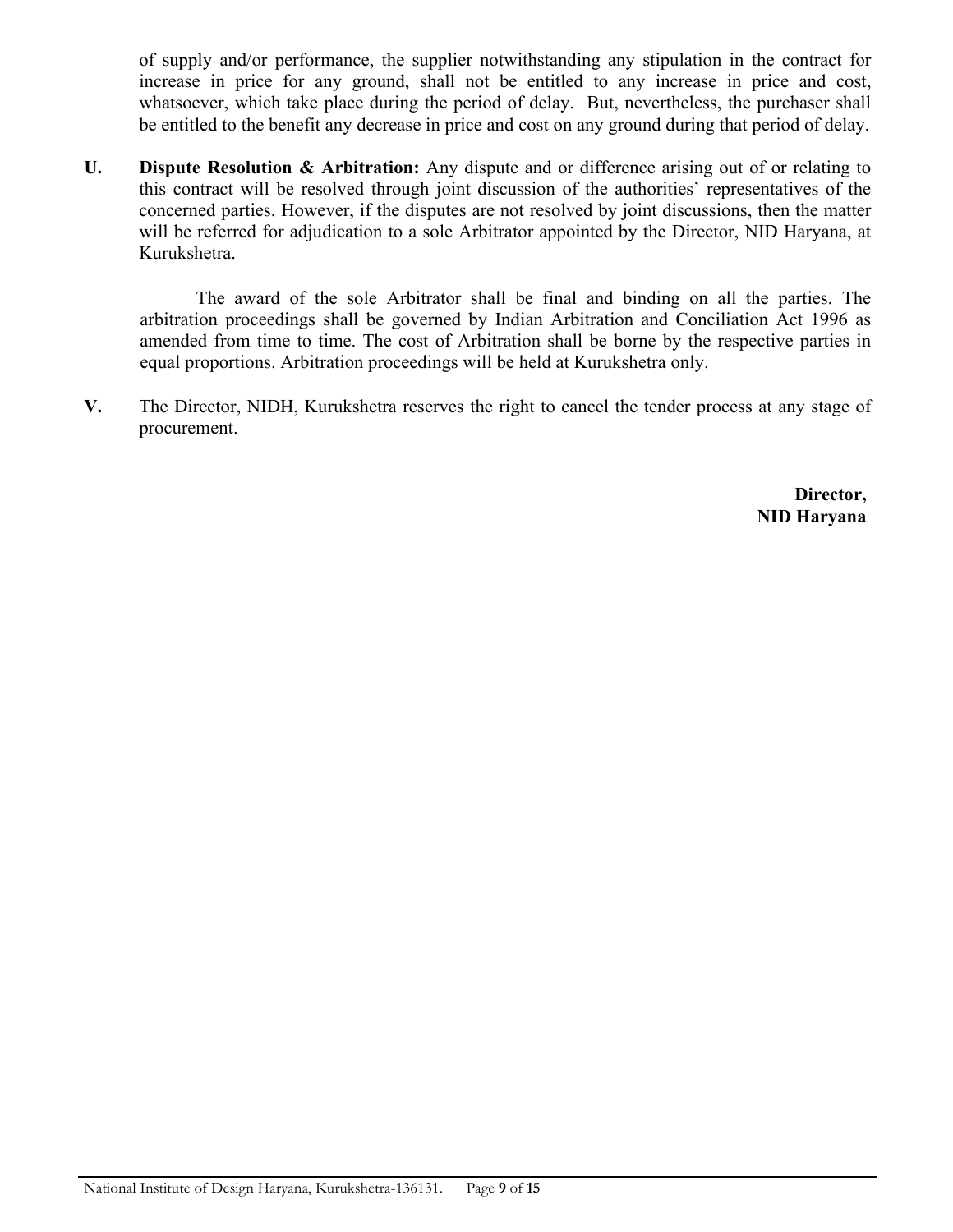| S. No | Name of the Item                                               | <b>Required</b><br>Quantity |
|-------|----------------------------------------------------------------|-----------------------------|
|       | RØDE Video Micro Compact On-Camera Microphone and Cable<br>Kit | 05                          |
|       | RØDE NTG2 Shotgun Microphone                                   | 05                          |
| 3     | RØDE BoomPole Pro Carbon-Fiber Boom Pole - 3m                  | 05                          |
| 4     | PG2-R Pistol Grip Shock Mount                                  | 05                          |
|       | Blimp Wind Shield and Shock Mount System                       | 05                          |
| 6     | DeadWombat Artificial Fur Wind Shield for Blimp                | 05                          |

#### **TECHNICAL SPECIFICATION OF ITEMS/ EQUIPMENTS**

#### **Detailed specifications:**

#### **1. RØDE VideoMicro Compact On-Camera Microphone and Cable Kit:**

| Film & video-equipment                  | <b>Specification</b>                                                                                   |  |  |  |
|-----------------------------------------|--------------------------------------------------------------------------------------------------------|--|--|--|
| RØDE VideoMicro Compact On-Camera       | <b>Acoustic Principle- Pressure Gradient</b>                                                           |  |  |  |
| <b>Microphone and Cable Kit</b>         | Active Electronics- JFET impedance                                                                     |  |  |  |
| VideoMicro Compact On-Camera Microphone | converter                                                                                              |  |  |  |
| WS9 Windshield                          | Capsule-0.50"                                                                                          |  |  |  |
| SC <sub>2</sub> 3.5mm TRS Patch Cable   | Address Type-End                                                                                       |  |  |  |
| Lyre Shoe Mount                         | Frequency Range-100Hz - 20kHz                                                                          |  |  |  |
|                                         | Maximum SPL-140dBSPL                                                                                   |  |  |  |
|                                         | Sensitivity: -33.0dB re 1 Volt/Pascal                                                                  |  |  |  |
|                                         | $(22.00 \text{mV} \ (\hat{a})\ 94 \text{ dB} \ \text{SPL}) +/- 2 \text{ dB} \ (\hat{a})\ 1 \text{kHz}$ |  |  |  |
|                                         | Equivalent Noise (A-weighted)-20dBA                                                                    |  |  |  |
|                                         | Power Requirements-2V-5V DC                                                                            |  |  |  |
|                                         | Output Connection-3.5                                                                                  |  |  |  |

#### **2. RØDE NTG2 Shotgun Microphone:**

| Film & video-equipment              | <b>Specification</b>                                                                    |  |  |  |
|-------------------------------------|-----------------------------------------------------------------------------------------|--|--|--|
| <b>RØDE NTG2 Shotgun Microphone</b> | <b>Acoustic Principle: Line Gradient</b>                                                |  |  |  |
|                                     | Active Electronics: JFET impedance                                                      |  |  |  |
|                                     | convertor with balanced transformer                                                     |  |  |  |
|                                     | output                                                                                  |  |  |  |
|                                     | Capsule: 0.50"                                                                          |  |  |  |
|                                     | Address Type: End                                                                       |  |  |  |
|                                     | Frequency Range: 20Hz - 20kHz                                                           |  |  |  |
|                                     | Output Impedance: $250\Omega$                                                           |  |  |  |
|                                     | Maximum SPL: 131dBSPL                                                                   |  |  |  |
|                                     | Maximum Output Level: 6.9mV (@ 1kHz,                                                    |  |  |  |
|                                     | 1% THD into 1KΩ load)                                                                   |  |  |  |
|                                     | Sensitivity: -36.0dB re 1 Volt/Pascal                                                   |  |  |  |
|                                     | $(15.00 \text{mV} \ @ \ 94 \text{ dB} \ \text{SPL}) +/- 2 \text{ dB} \ @ \ \widehat{a}$ |  |  |  |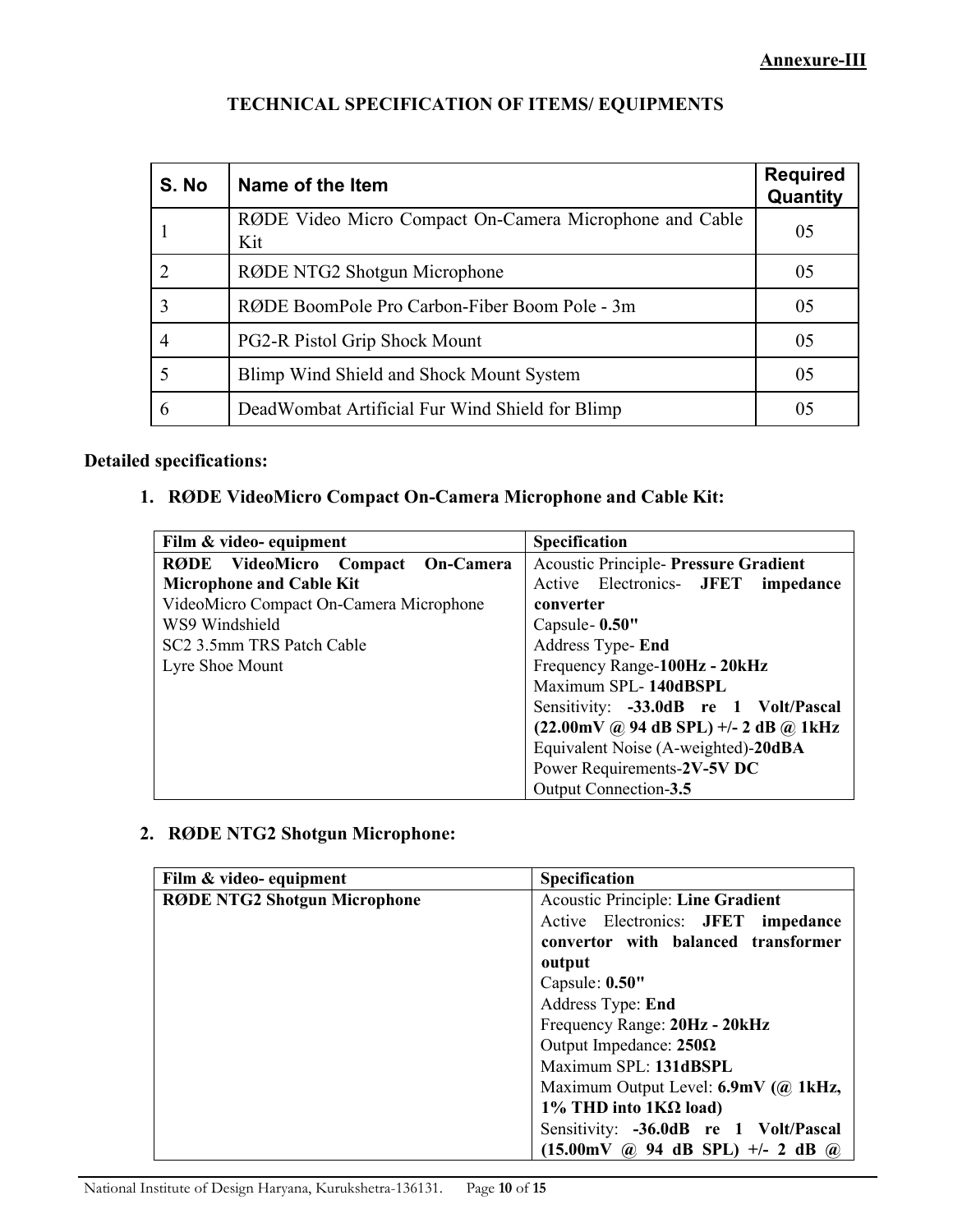| 1kHz                                 |
|--------------------------------------|
| Equivalent Noise Level (A-weighted): |
| 18dBA                                |
| Output: <b>XLR</b>                   |

#### **3. RØDE BoomPole Pro Carbon-Fiber Boom Pole - 3m:**

| Film & video-equipment                                         | <b>Specification</b>         |
|----------------------------------------------------------------|------------------------------|
| <b>RØDE BoomPole Pro Carbon-Fiber Boom Pole</b>   Weight: 535g |                              |
| $-3m$                                                          | Dimensions: 810mmH x 40mmW x |
|                                                                | 40mmD                        |

#### **4. PG2-R Pistol Grip Shock Mount:**

| Film & video-equipment  | <b>Specification</b>          |  |  |
|-------------------------|-------------------------------|--|--|
| $PG2-R$                 | Weight: 224g                  |  |  |
| Pistol Grip Shock Mount | Dimensions: 240mmH x 60mmW x  |  |  |
|                         | 117mmD                        |  |  |
|                         | 3/8th inch thread on the base |  |  |

#### **5. Blimp Wind Shield and Shock Mount System:**

| Film & video-equipment                    | <b>Specification</b>                     |  |  |  |
|-------------------------------------------|------------------------------------------|--|--|--|
| <b>Blimp</b>                              | Greatly reduces handling and wind noise. |  |  |  |
| <b>Wind Shield and Shock Mount System</b> | Accommodates most shotgun microphones    |  |  |  |
|                                           | 325mm in length and 19-22mm diameter.    |  |  |  |
|                                           | Rycote Lyre suspension system onboard    |  |  |  |
|                                           | with internal spacing guide.             |  |  |  |
|                                           | Lightweight skeleton handle with 3/8"    |  |  |  |
| thread mount.                             |                                          |  |  |  |
| Mogami cable with<br>Neutrik              |                                          |  |  |  |
| Switchcraft XLR connectors.               |                                          |  |  |  |
|                                           | Dead Wombat windshield included.         |  |  |  |
|                                           | Weight: 550g                             |  |  |  |
|                                           | Dimensions: 285.00mmH x 490.00mmW        |  |  |  |
|                                           | $x$ 125.00 $mmD$                         |  |  |  |

#### **6. DeadWombat Artificial Fur Wind Shield for Blimp:**

| Film & video-equipment                      | <b>Specification</b>                |  |  |
|---------------------------------------------|-------------------------------------|--|--|
| <b>DeadWombat</b>                           | Weight: $124.00g$                   |  |  |
| <b>Artificial Fur Wind Shield for Blimp</b> | Dimensions: 515.00mmH x 170.00mmW x |  |  |
|                                             | $170.00$ mm $D$                     |  |  |
|                                             | Warranty: 1 year                    |  |  |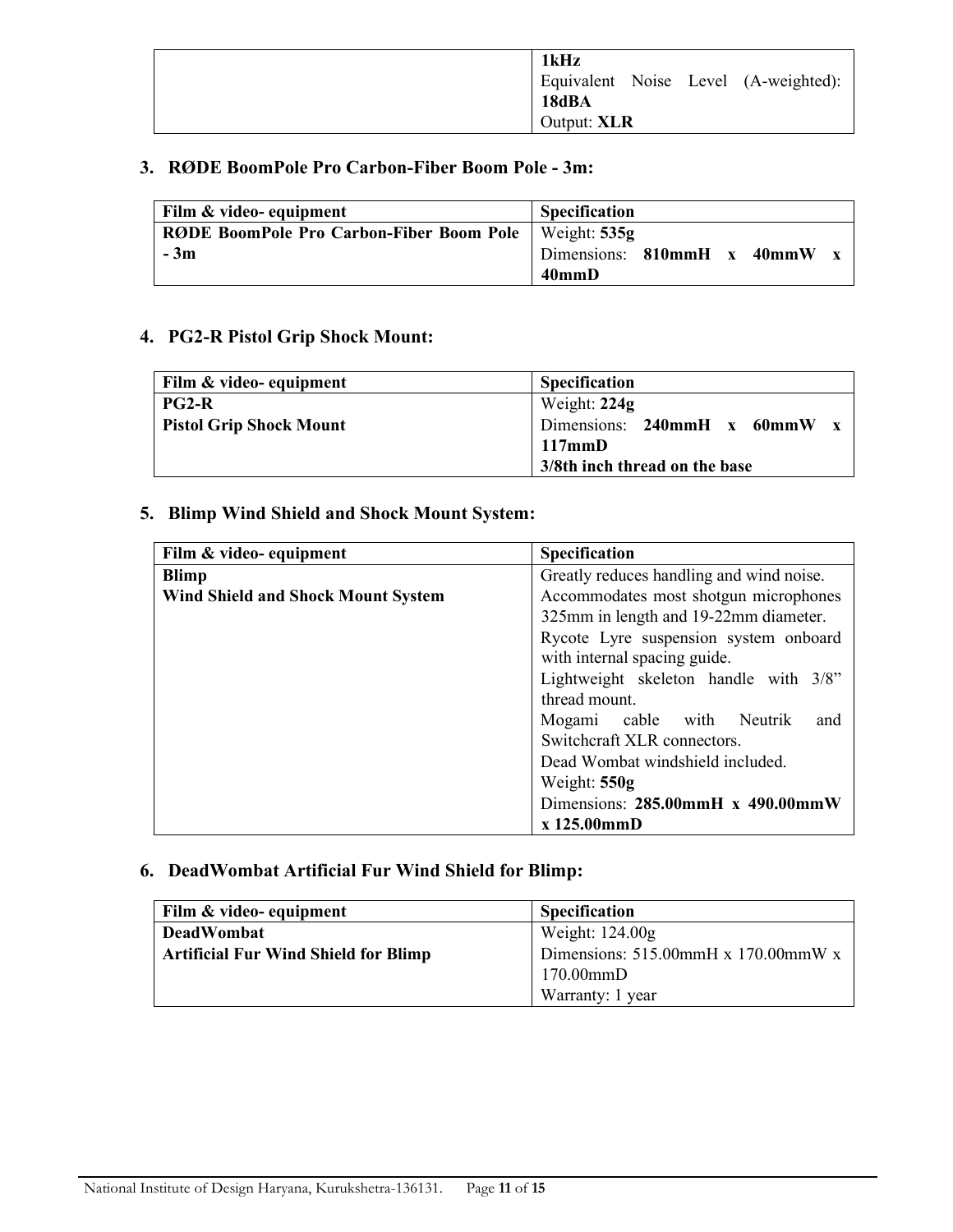#### **'TECHNICAL BID'**

#### **(Purchase of equipments for Communication Design Discipline)** Name of the item/ Equipment: RØDE Microphones and accessories

| 1.               | Name of Tendering Firm/ Company with Registration No. & Date<br>issued by appropriate authorities (Please enclose copy of certificate<br>of registration) |               |  |              |        |
|------------------|-----------------------------------------------------------------------------------------------------------------------------------------------------------|---------------|--|--------------|--------|
| 2.               | Do you possess trade licence issued by Competent authorities? If<br>so, please enclose a copy.                                                            |               |  |              |        |
| 3.               | Name of Proprietor / Director                                                                                                                             |               |  |              |        |
| $\overline{4}$ . | Furnish following particulars of the Registered Office                                                                                                    |               |  |              |        |
|                  | A. Complete Postal Address                                                                                                                                |               |  |              |        |
|                  | B. Mobile No.                                                                                                                                             |               |  |              |        |
|                  | C. Telephone No.                                                                                                                                          |               |  |              |        |
|                  | D. Fax. No.                                                                                                                                               |               |  |              |        |
|                  | E. E-Mail Address                                                                                                                                         |               |  |              |        |
| 5.               | PAN No. (Attach Attested Copy)                                                                                                                            |               |  |              |        |
| 6.               | GST Registration No. (Attach Attested Copy)                                                                                                               |               |  |              |        |
| 7.               | GST Returns and Annual Turn-over of minimum Rs 01.75.00 lakh                                                                                              |               |  |              |        |
|                  | yearly last 3 years, audited/signed by C.A (Attested copy by                                                                                              |               |  |              |        |
|                  | Charted Accountant to be enclosed)                                                                                                                        |               |  |              |        |
| 8.               | Bank Details of the firm-                                                                                                                                 |               |  |              |        |
|                  | A. Bank Name:                                                                                                                                             |               |  |              |        |
|                  | <b>B. Bank Branch Address:</b>                                                                                                                            |               |  |              |        |
|                  | C. Bank Account No.:                                                                                                                                      |               |  |              |        |
|                  | D. IFSC Code of the Bank Branch:                                                                                                                          |               |  |              |        |
| 9.               | Give details of the major clients- Govt. Educational Institutes/Universities, Government Departments,                                                     |               |  |              |        |
|                  | Research Organizations, to whom the said equipment has been supplied during the last Three years. Also                                                    |               |  |              |        |
|                  | Attach copies of at least 3 supply order received for similar equipments:<br>S.<br>Name & address of the client with details -                            | Name of the   |  | Supply Order | Amount |
|                  | N.<br>Name of the contact person, telephone no.,                                                                                                          | equipment and |  | Ref. No. $&$ |        |
|                  | Fax no., e-mail id                                                                                                                                        | quantity      |  | Date         |        |
|                  | $\mathbf{1}$                                                                                                                                              |               |  |              |        |
|                  | $\overline{2}$                                                                                                                                            |               |  |              |        |
|                  | $\overline{3}$                                                                                                                                            |               |  |              |        |
|                  | (If the space provided is insufficient, please add rows)                                                                                                  |               |  |              |        |
| 10.              | Are you a Manufacturer or Authorized Dealer;                                                                                                              |               |  |              |        |
|                  | If Authorized Dealer, then enclose the Authorization certificate.                                                                                         |               |  |              |        |
| 11.              | Name of the Manufacturer                                                                                                                                  |               |  |              |        |
| 12.              | Warranty offered for the item/equipment (Refer tender document)                                                                                           |               |  |              |        |
| 13.              | Technical Specification/ Booklet of the item/<br><b>Detailed</b>                                                                                          |               |  |              |        |
|                  | equipment- Model Quoted to be enclosed by the Tenderer (please                                                                                            |               |  |              |        |
|                  | attach separate sheets for this purpose in continuation)                                                                                                  |               |  |              |        |

Date SIGN & SEAL OF TENDERER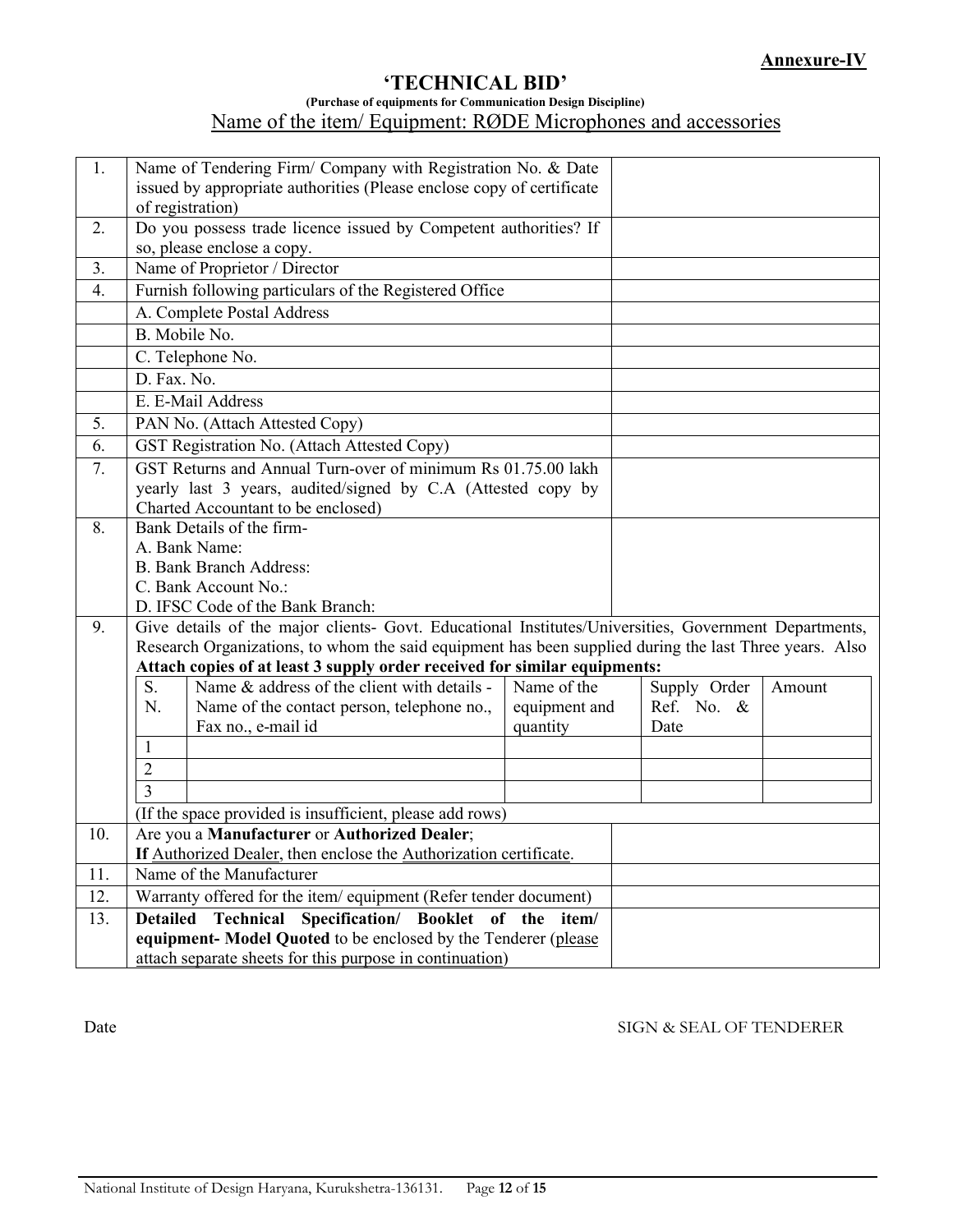# **COMPLIANCE STATEMENT (Purchase of equipments for Communication Design Discipline)**

#### Name of item/ Equipment: RØDE Microphones and accessories

| S.No.          | Description                                                                          | Response |  |  |  |  |
|----------------|--------------------------------------------------------------------------------------|----------|--|--|--|--|
|                | Whether Manufacturer or Authorized Dealer                                            |          |  |  |  |  |
| 2              | Name of Manufacturer                                                                 |          |  |  |  |  |
| 3              | Name of Authorized Dealer                                                            |          |  |  |  |  |
| 4              | <b>Brand Name</b>                                                                    |          |  |  |  |  |
| $\overline{5}$ | Product/Model No.                                                                    |          |  |  |  |  |
| NOTE:          | Only one Product/Model no./Specification should be quoted for the equipment. The     |          |  |  |  |  |
|                | Tenderer/ Firm quoting more than one Product/Model no./Specification is liable to be |          |  |  |  |  |
|                | rejected/ignored.                                                                    |          |  |  |  |  |

| S.<br>No. | <b>PURCHASER's SPECIFICATION</b><br>AS GIVEN IN TENDER DOCUMENT | TENDERER's SPECIFICATION | $%$ OF<br><b>COMPLIANCE</b> | <b>REMARKS</b> |
|-----------|-----------------------------------------------------------------|--------------------------|-----------------------------|----------------|
|           | (POINT WISE)                                                    | (POINT WISE)             |                             |                |
|           |                                                                 |                          |                             |                |
|           |                                                                 |                          |                             |                |
|           |                                                                 |                          |                             |                |
|           |                                                                 |                          |                             |                |
|           |                                                                 |                          |                             |                |
|           |                                                                 |                          |                             |                |
|           |                                                                 |                          |                             |                |
|           |                                                                 |                          |                             |                |
|           |                                                                 |                          |                             |                |
|           |                                                                 |                          |                             |                |
|           |                                                                 |                          |                             |                |

**Note**: **A point wise compliance statement must be supplied with authorised signatory. The quoted model essentially complies all specification. The same will be verified during installation.**

DATE: SIGN & SEAL OF TENDERER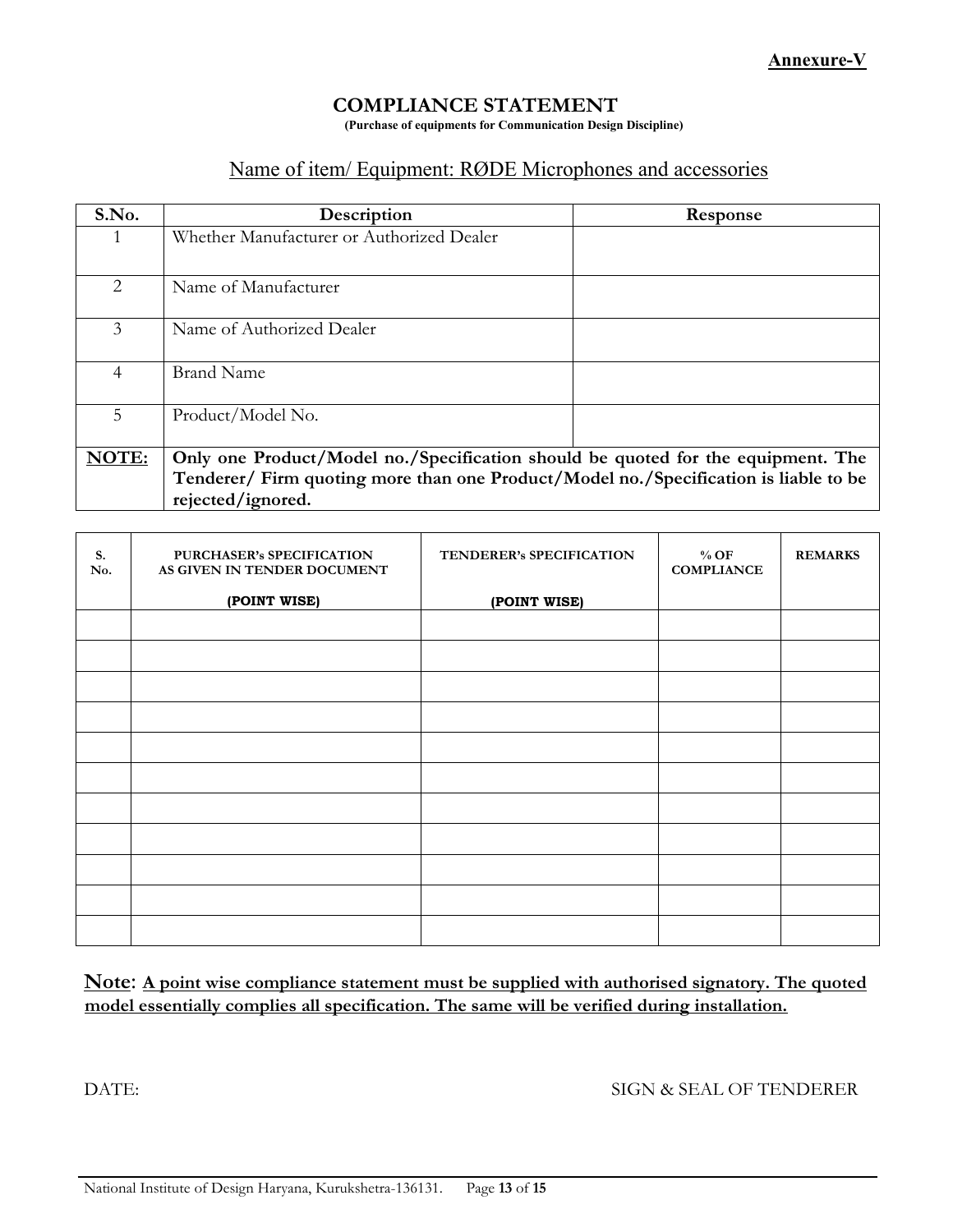#### **CERTIFICATE & DECLARATION**

**(Purchase of equipments for Communication Design Discipline)**

#### Name of item/ Equipment: RØDE Microphones and accessories

- a. It has been Certified that all information provided in tender form is true and correct to the best of my knowledge and belief. No forged / tampered document(s) are produced with tender form for gaining unlawful advantage. We understand that NIDH, Kurukshetra is authorized to make enquiry to establish the facts claimed and obtain confidential reports from clients.
- b. In case it is established that any information provided by us is false / misleading or in the circumstances where it is found that we have made any wrong claims, we are liable for forfeiture of Performance Security and or any penal action and other damages including withdrawal of all work / supply order being executed by us. Further NIDH, Kurukshetra is also authorized to blacklist our firm/company/ agency and debar us in participating in any tender/bid in future.
- c. I / We assure the Institute that neither I / We nor any of my / our workers will do any act/s which are improper / illegal during the execution in case the tender is awarded to us.
- d. Neither I / We nor anybody on my / our behalf will indulge in any corrupt activities / practices in my / our dealing with the Institute.
- e. Our Firm/ Company/ Agency is not been blacklisted or banned by any Govt. Department, PSU, University, Autonomous Institute or Any other Govt. Organization.
- f. I/ we shall be abided by the Instructions and Terms & Conditions mentioned in the tender document.
- g. Bid Security/EMD Declaration: I /we accept that if I/we withdraw or modify the bids during period of validity, I/we will be suspended for a period as decided by the competent authority.

Date Signature of the Tenderer Secret Allen Signature of the Tenderer Signature of the Tenderer Place With Stamp